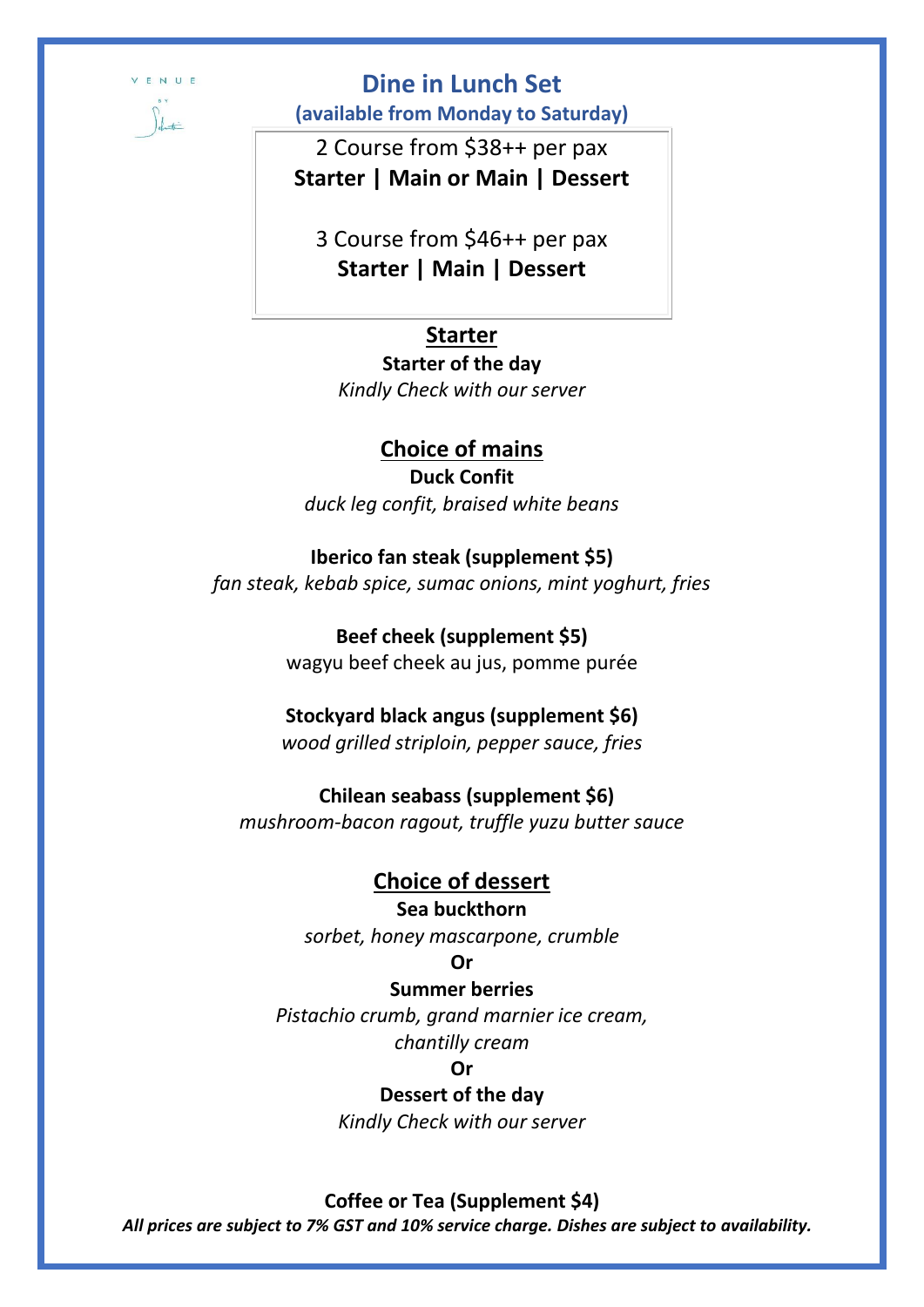ENUE

# **DINE-IN LUNCH & DINNER MENU**

# **TOAST**

foie gras mousse, house made brioche \$18 "taramasalata", mentaiko , labne, tobiko, crispy quinoa \$17 home-made duck rillette, cornichon, heritage sourdough \$19 **(V)** house made hummus or red pepper dip, char-grilled pita (both dips \$18) \$15 **(V)** house made sundried tomato bread, Dandaragan Estate Extra virgin olive oil \$2.5

## **FRITTI, GREENS & SOUP**

mushroom soup, truffle oil, crouton \$9 **(V)** roasted cauliflower, jeweled salad, mint yoghurt \$17 **(V)** buratta, fresh Japanese tomato, basil oil \$19 buratta, parma ham, fresh Japanese tomato, basil oil \$27 caesar salad, crispy bacon, mollet egg, parmigiano reggiano \$14

### **PASTA & GRAIN**

**(V)** Cold pasta, konbu, truffle oil \$27 Sakura ebi, angel hair pasta, konbu, chili \$28 **(V)** farro, mushroom konbu butter, poached egg, parmigiano reggiano \$26

#### **(V) VEGETARIAN DISH**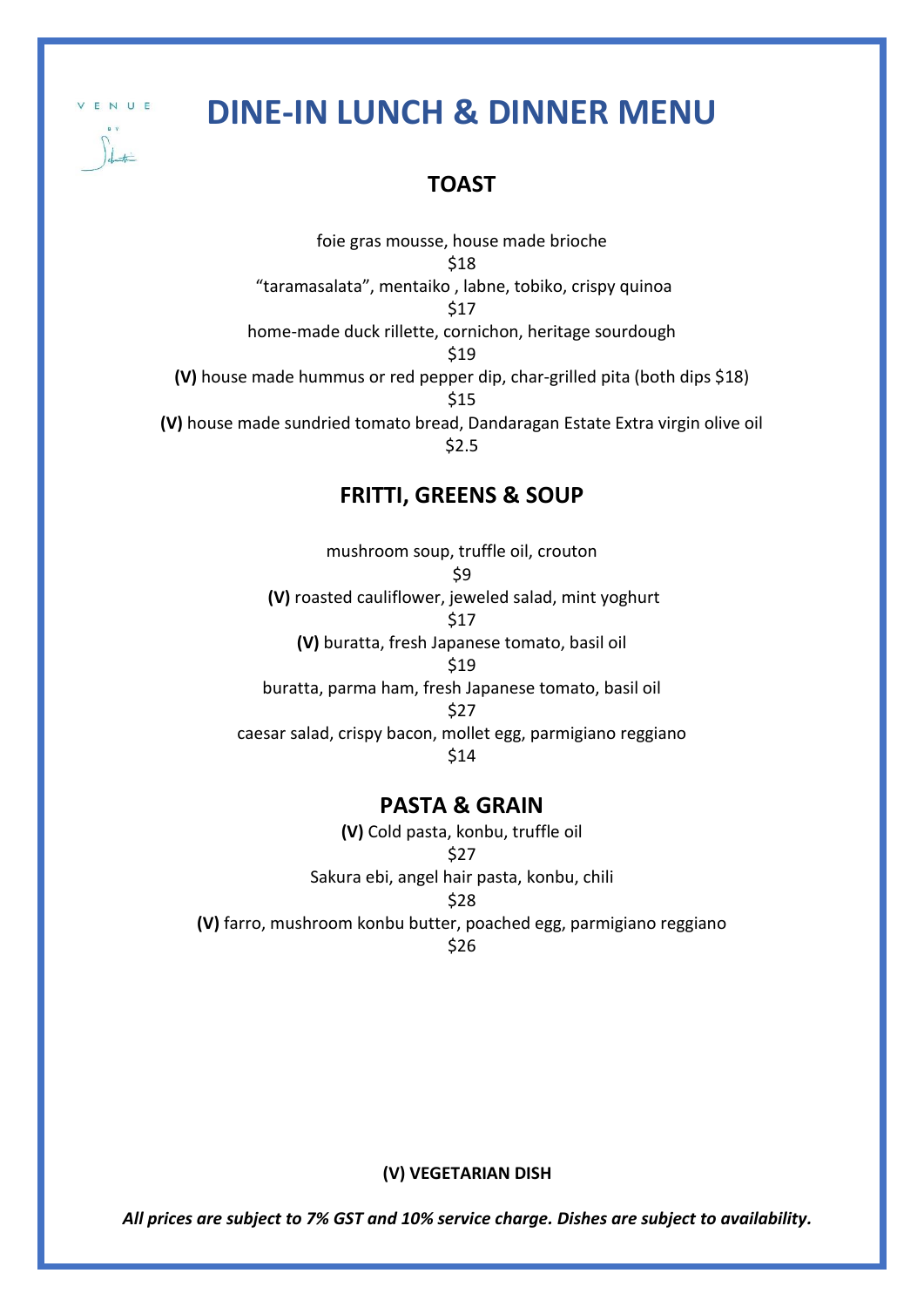

# **DINE-IN LUNCH & DINNER MENU**

# **MEAT & SEAFOOD**

grilled octopus, green pea puree, capers burnt butter \$29 Chilean seabass, mushroom-bacon ragout, truffle yuzu butter sauce \$38 36 hours duck leg confit, braised white beans \$34 iberico fan pork, kebab spice, sumac onions, mint yoghurt \$36 12 hours braised lamb foreshank, spicy-burnt pepper sauce, pita bread \$36 braised 12 hours wagyu beef cheek au jus, pomme purée, broccolini \$38 char-grilled stockyard angus ribeye, potato gratin, pepper sauce 400g \$88

### **SIDES**

**(V)** Potato gratin \$5 **(V)** Marinated beetroot, mint \$5 **(V)** fries, spicy mayo \$6 **(V)** pita bread \$5 **(V)** truffle fries, parmigiano reggiano \$15

#### **(V) VEGETARIAN DISH**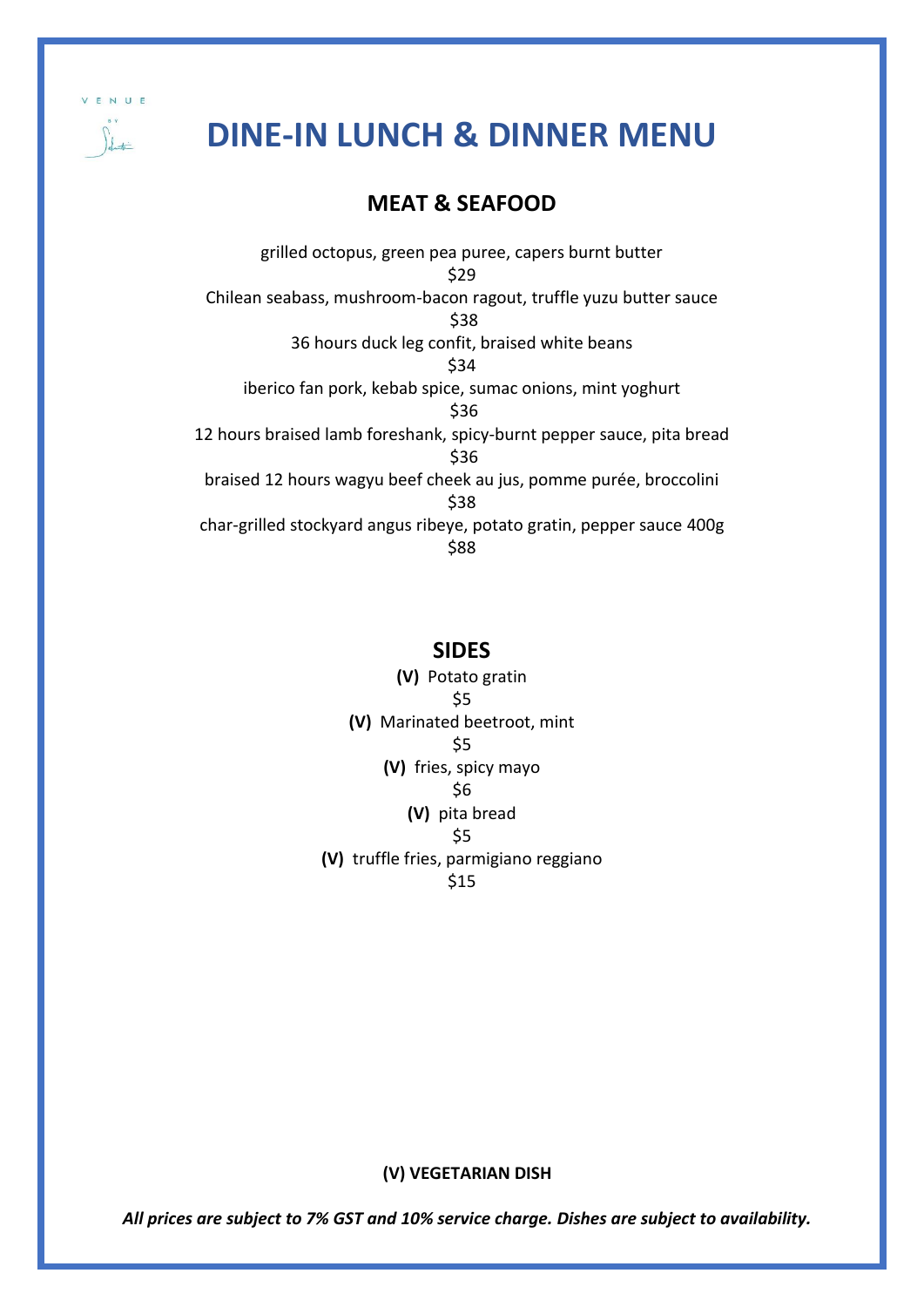

# **DINE-IN LUNCH & DINNER MENU**

# **DESSERT**

Sea buckthorn sorbet, honey mascarpone, crumble \$10 Tiramisu, kahlua, wild cherry in kirsch \$15 textures of coconut, coconut gelée, shredded coconut, sorbet, coconut powder \$15 Chocolate fondant, vanilla ice cream \$15 Apple "pie", rum and rasin ice cream 15 Pear tart, crumble, baileys ice cream 15 Pistachio financier, grand marnier ice cream, raspberry yoghurt \$15 Selection of ice cream or sorbet (per scoop) \$4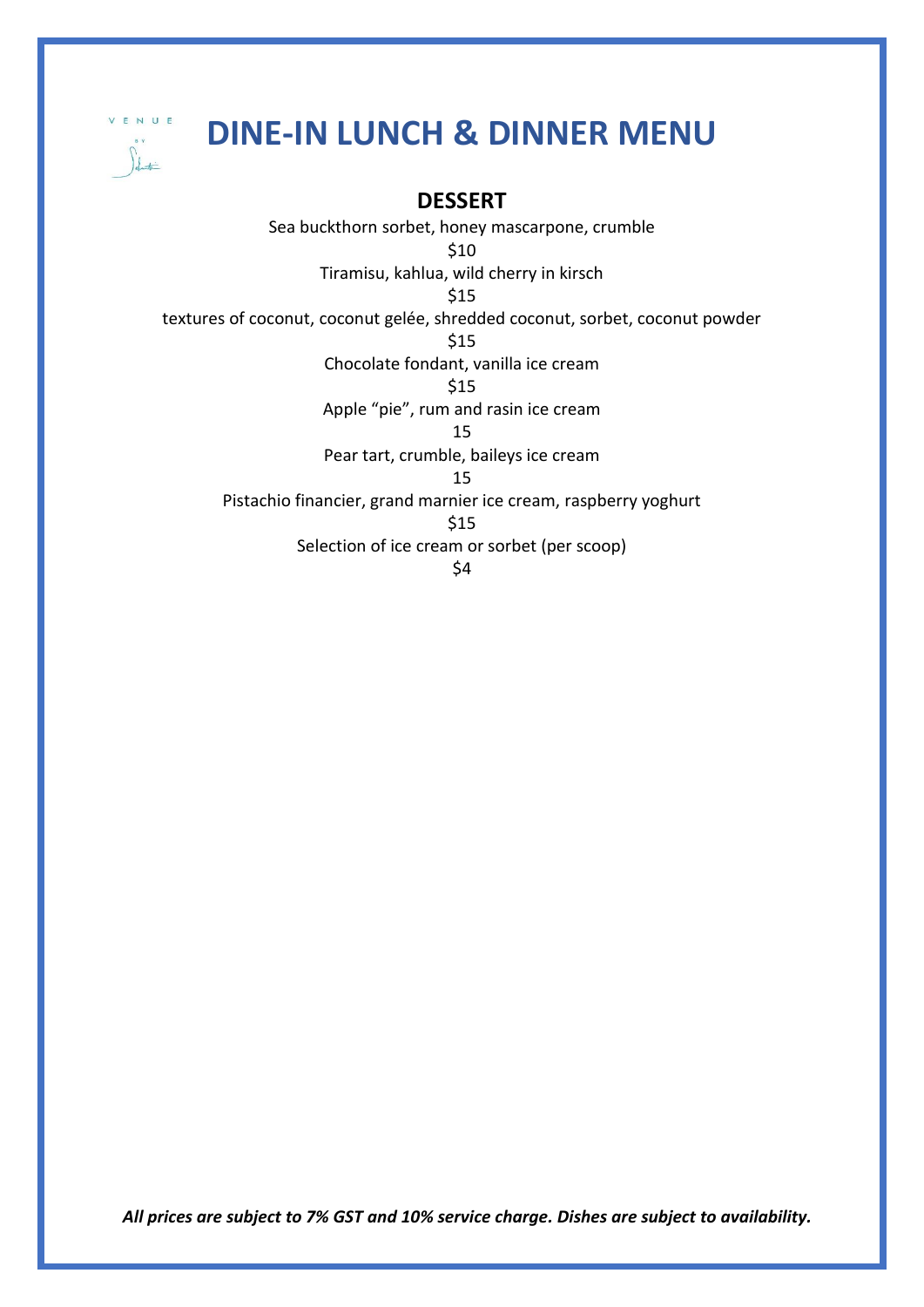

# **ALCOHOLIC DRINKS**

VENUE

 $\| \cdot \|$ 

| Sangria                                  | \$20    |
|------------------------------------------|---------|
| Aperol spritz                            | \$18    |
| Sapporo 5% (330ml)                       | \$8     |
| Yellow Van 4.8%(330ml)                   | \$11    |
| Small Monster 4.8%(330ml)                | \$12    |
| Liang teh 4.8%(330ml)                    | \$11    |
| <b>OTHERS</b>                            |         |
| House made iced lemon tea                | \$4.5   |
| Lime juice with cucumber                 | \$4.5   |
| Iced chamomile, orange, cinnamon honey   | \$4.5   |
| Espa Orangeade (Non carbonated)          | \$4.2\$ |
| Espa Lemonande (carbonated)              | \$4.2\$ |
| <b>COFFEE by Toby's Estate</b>           |         |
| Espresso                                 | \$5.5   |
| Macchiato                                | \$5.8   |
| Long black                               | \$5.8   |
| Latte                                    | \$6.5   |
| Cappuccino                               | \$6.5   |
| <b>SODA</b>                              |         |
| Soft Drinks (Coke, Coke light or Sprite) | \$3.8   |
| Refreshing yuzu                          | \$7     |
|                                          |         |
| <b>MINERAL WATER</b>                     |         |
| Sparkling Water (750ml)                  | \$8.8   |
| Still Water (750ml)                      | \$8.8   |
| <b>SELECTION OF TEA (by the pot)</b>     |         |
| Green tea                                | \$6.8   |
| Clipper peppermint                       | \$6.8\$ |
| Clipper healing garden                   | \$6.8\$ |
| Clipper classic English breakfast        | \$6.8\$ |
| Clipper classic cranberry sunrise        | \$6.8\$ |
| Dilmah Earl Grey                         | \$6.8\$ |
| rose, apple, orange, (caffinated)        | \$6.8   |
| chamomile, fresh mint                    | \$6.8\$ |
| white chrysanthemum, orange              | \$6.8\$ |